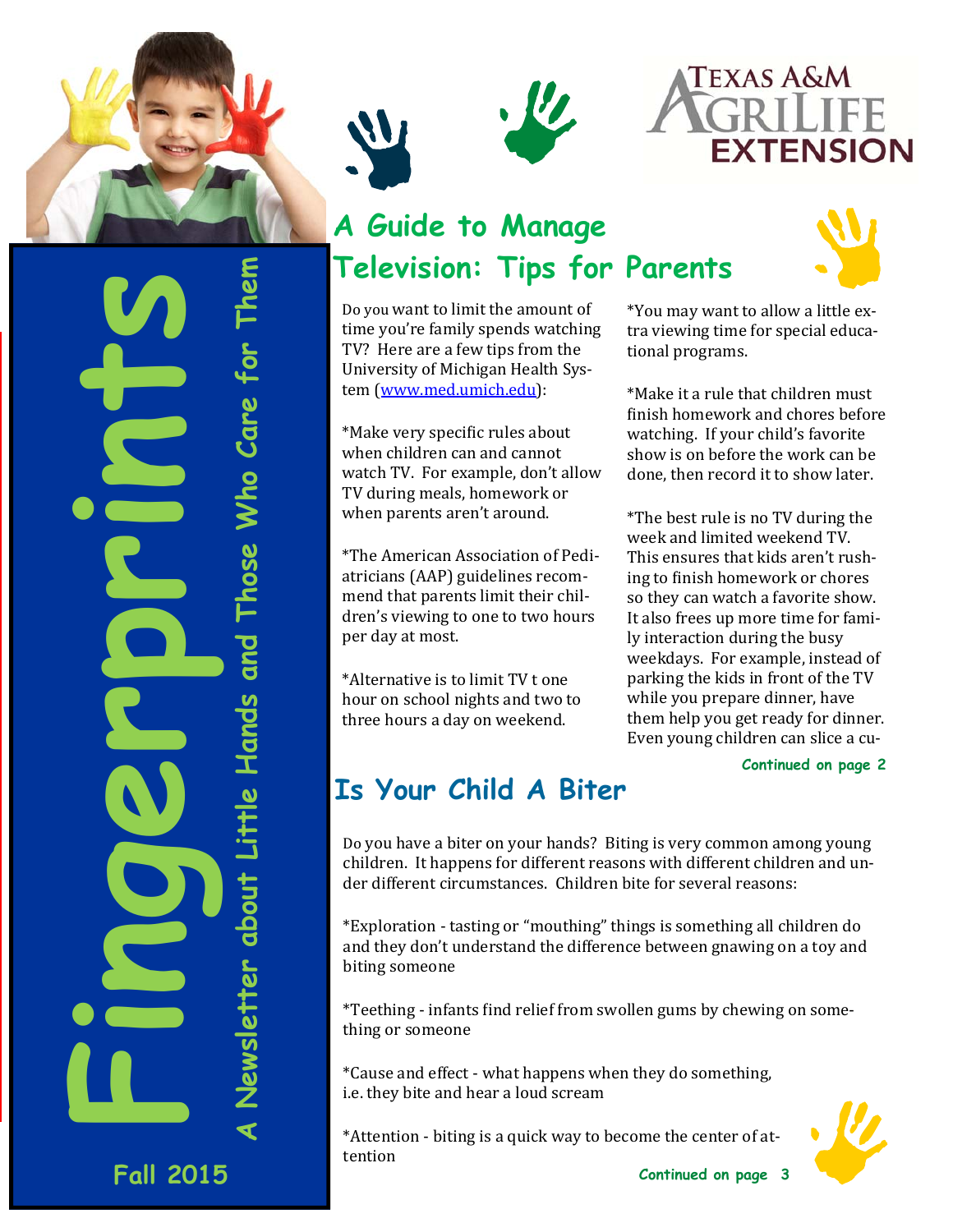### **Managing Television (Continued from Page 1)**

cumber with a dull knife or put silverware on the table.

To keep TV from dominating your family life: \*Keep it off during family mealtimes. Eating in front of the TV starts a bad habit and reinforces kids' dependence on TV. Research shows that eating while watching TV has an even worse effect of "hooking" children to TV.

\*Make conversation a priority in your home. Interacting more will help children improve their conversational skills as well as improve your relationship with your kids and keep the lines of communication open.

\*Read to your children. Begin reading by the time your children are age 1. Encourage older kids to read on their own but don't stop reading aloud to them. Show your kids that

you enjoy reading by letting them see you read rather than watch TV.

\*Don't use TV as a reward or punishment. This gives the TV too much value and takes value away from what they had to do to earn TV time. 

\*Encourage active recreation. Encourage your kids to take part in sports, games, hobbies and music. For example, you may want to turn off the TV and take a walk or do a project with your child. Designate specific evenings for special family activities such as a family bike ride or game night.

\*Don't use TV as a distraction or babysitter for preschool children. You can still get things done around the house without turning on the TV to occupy your kids. Try to involve them in what you are doing. If you're folding laundry, let your

child match socks. If your older kids are doing homework, give your little one "homework" to do alongside them. Alternatives to TV include puzzles, play dough, board games, crayons, markers, magazines, cutting and pasting, dress-up and reading.

\*Get the TV out of your children's bedrooms. A third of kids aged 2 to 7 and two-thirds of kids aged 8 and up have TVs in their bedrooms. Placing a TV in your child's room keeps you from monitoring the amount of TV and the types of shows that they watch. For kids, having a TV in the bedroom is linked to doing worse in school and sleep problems. If your child complains that all their friends have TVs in their rooms, remind them that you do what you feel is best for them because you love them.

## **Five Meaningful Holiday Traditions for Children**

Do you get lost in all of the chaos of preparing for the holidays? For most of us, this stress can stay with us long



after guest leave and the last new gift is put away. If you usually equate the holidays with shopping with the crowds, why not take a new approach this year? Here are five things you can do to create meaningful traditions that your children will appreciate more than any stocking stuffer or toy. But here's the best part: most are free.

Write an annual letter to your child. The holidays are a great time to mark your child's growth with a special message that will be cherished for a lifetime. Include your observations as well as your hopes for their future. Make sure you date the letter. Seal them and store in a keepsake box until your child is old enough to read and enjoy them.

Do a Secret Santa gift exchange for charity. When you draw names to determine who's buying for whom, turn the tables. Instead of buying a gift, make a donation or spend time volunteering for a charity of the giftee's choice. We've done this every year since our kids were young and expanded it to school supply drives a few years ago. Find activities appro-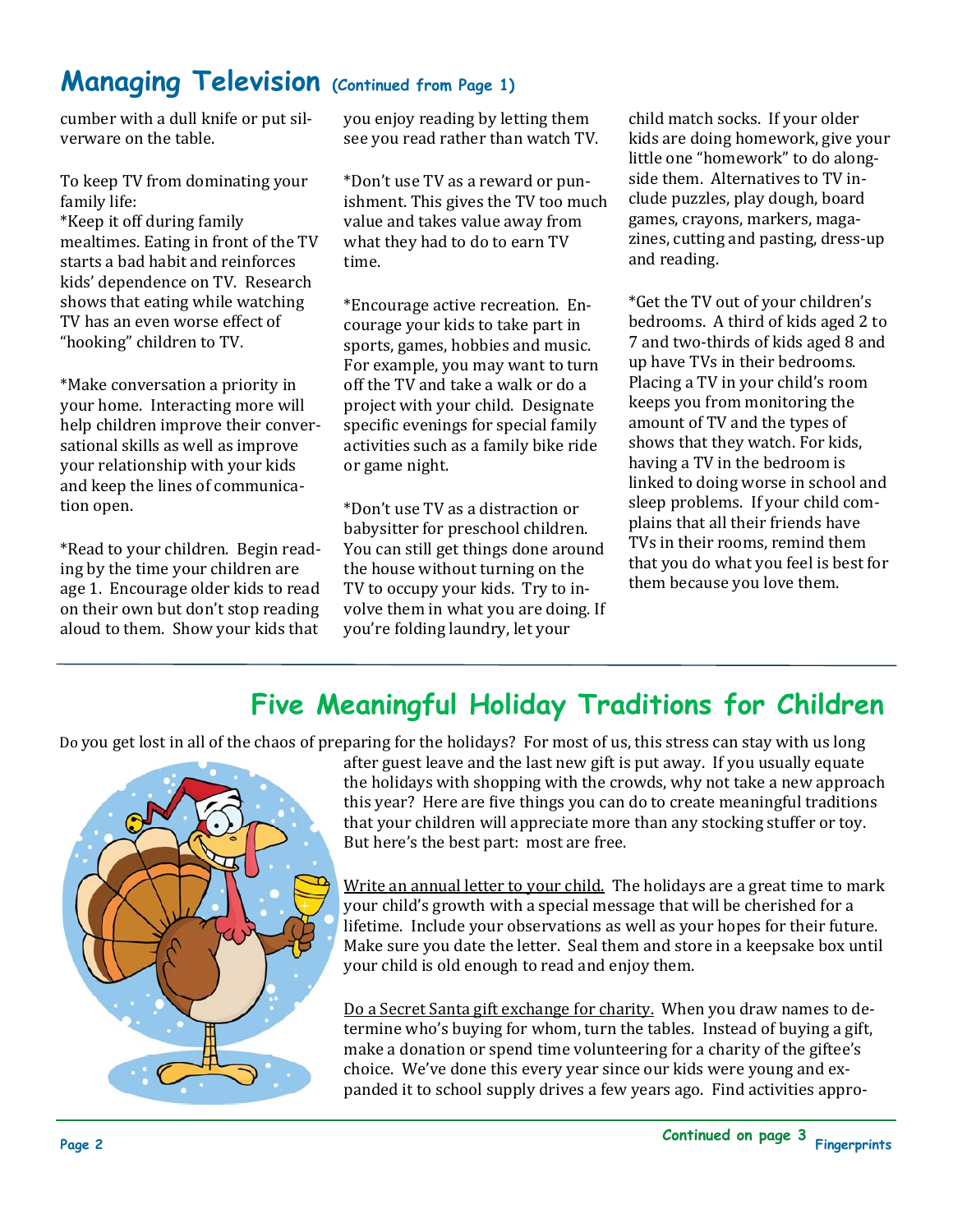## **Is Your Child A Biter (continued from page 2)**

\*Imitation - they see others bite and decide to try it themselves

\*Independence - biting is a powerful way to control others

\*Frustration - growing up is hard!

\*Stress - biting is a way to express feelings and relieve tension

When a child bites, use your voice and facial expressions to show it's unacceptable. Speak firmly and look directly into the child's eyes. For example, you might say, "Claire, it's not OK to bit. It hurts Jon when you bite him. He's crying. If you need to bite, bite this teething ring. I won't let you bite him or another child." Another example: "You can tell Jon with your words that you would like for him to move instead of biting him. Say 'Move, Jon.'

You might also want the biter to help wash, bandage and comfort the victim. Making the biter a part of the comforting process is a good way to teach nurturing behavior. When the biter is out of control, you'll need to restrain or isolate the child until he/she calms down. Wait a few minutes until the child is under control and then talk to him/her about their behavior.

Biting is a difficult and uncomfortable issue to deal with. If your child is the victim, you may be angry and outraged. If your child is the biter, you may feel embarrassed and frustrated. Just remember that most toddlers who bite only do so a short time. Paying close attention to the reasons will help you come up with some solutions. Soon your toddler will have learned important new skills for communicating and getting along with others.

Source: Lesia Oesterreich, Extension Family Life Specialist, Iowa State University Extension.

### **Holiday Traditions (continued from page 2)**

priate for the youngest members of your family so everyone can get into the spirit of serving. Make sure you discuss this with your children by using age-appropriate messages about why helping others is important.

Make a family walk an annual event. Whether you have a houseful of family members or it's just you, your spouse and children, walking is a great way to spend time with each other, let off steam, and work off those extra gingerbread cookies. Set aside time, even if it's only 20 or 30 minutes, to get outside and stretch your legs with the family. Before you go out, make a scavenger hunt-like list of tasks for your kids. They can listen for different bird sounds, find different types of leaves or feel the texture of bark on several trees.

Leave a legacy that lasts and helps the environment. Each New Year's Day, plant a tree in honor of your children. Hold a special ceremony in which everyone in the family plays a part in planting that year's tree and take lots of photos, both when the tree is planted and over the years as it grows. There are several benefits to this. Research shows that kids who spend time outdoors grow up healthier, happier and smarter than kids who don't. If you don't have space for a tree in your yard, consider planting the tree at a family member or friend.

Take part in a community service project as a family. Designate a day that will be devoted to serving others in the community. Create a list of local options and then vote on the project you'll complete as a family. There are lots of opportunities in every community.

Whatever traditions you and your family create this year, remember to relax and have fun. Your kids will remember the memories you make together more than any doll or video game they receive. And the lessons you teach them about giving back will last a lifetime.

Source: Bethany Hardy, www.pbs.org/parents